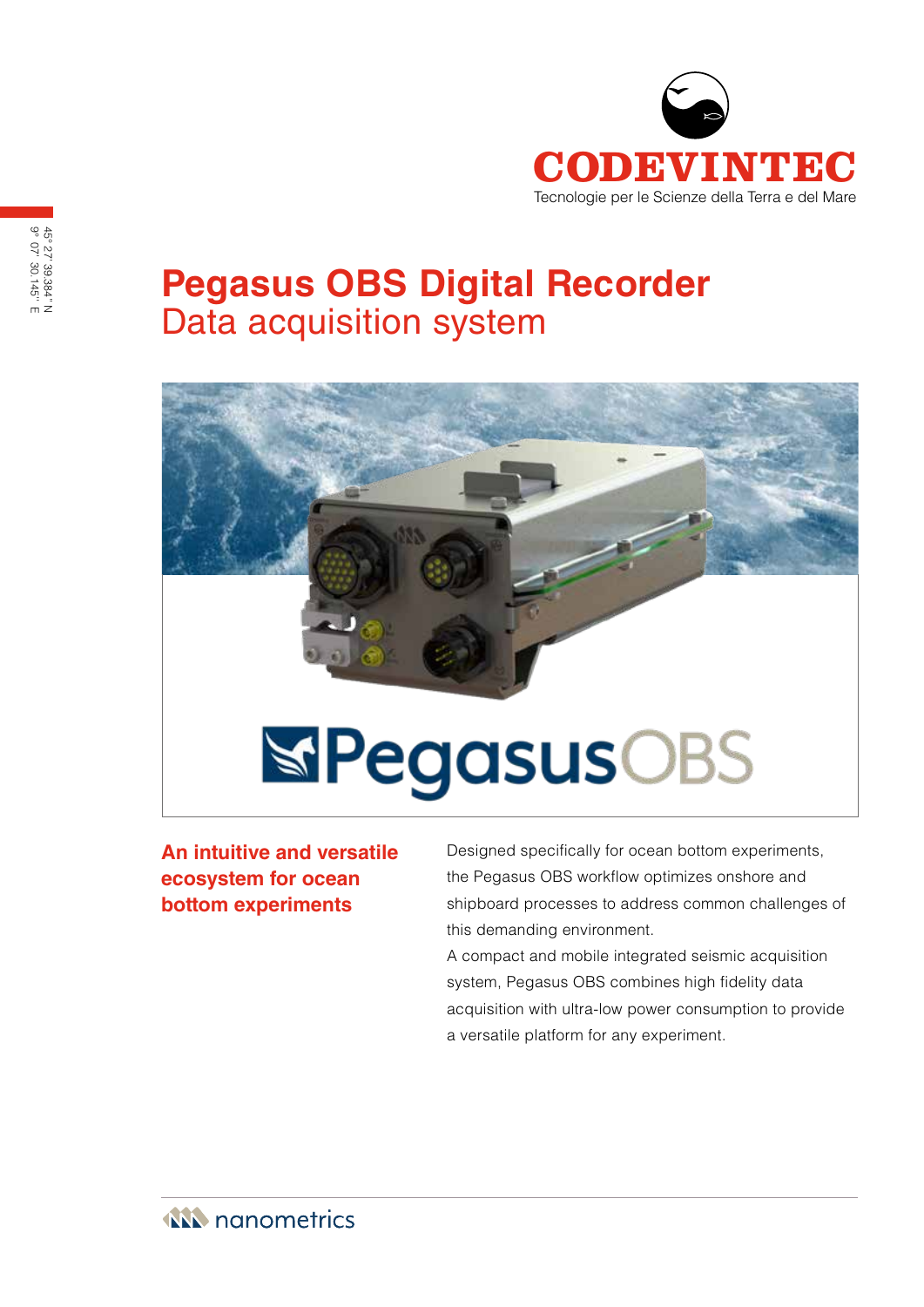

# **From Experiment Design to Publishing**

### **Streamlined Workflow**

The Pegasus OBS workflow allows you to effectively plan your deployment and pre-configure the digitizer and sensor prior to boarding the ship. Once on-deck, the system configuration can be set or adjusted using the Bluetooth enabled mobile app, all without needing to open the pressure vessels.

#### **Ultra-low Size, Weight and Power**

The remarkably small form factor and low power consumption of the Pegasus OBS digital recorder minimizes the cost of batteries, extends maximum experiment duration, reduces overall station size requirements, and simplifies integration into existing systems or new vessel designs.

#### **Versatile Sensor and Power Compatibility**

Pegasus OBS supports a broad range of sensor types including active and passive seismometers or geophones, pressure gauges and hydrophones. Four input channels permit simultaneously recording seismic and pressure or hydroacoustic signals.

The Pegasus OBS can utilize a wide range of power sources, allowing you to select the equipment that best suits the experiment. A separate backup power input permits use of a reserve battery to keep the timing system running even after the main batteries are depleted, so that clock drift can always be measured against GNSS at the end of an experiment

#### **High-Precision Timing**

Pegasus OBS' high-precision timing system includes a low-drift temperature compensated clock, a real-time clock, and an internal GNSS receiver. Simple one-tap mobile app actions synchronizes the internal clock to GNSS time just before deployment, and measures time drift offset relative to GNSS time immediately after recovery.

#### **Complete Ready-to-Process Data**

Retrieving data has never been easier for OBS deployments. The Pegasus OBS digitizer automatically produces complete, ready-to-use data in MiniSEED format along with StationXML instrument response and experiment metadata. Receive 1 year of 4-channel 100 sps data in less than 2 minutes, all without having to open the pressure vessel. Data retrieval can even produce automatically time-corrected data, interpolating the GNSS time offset recorded by the Pegasus.

## **Purpose Built, OBS Workflow**

Every aspect of the Pegasus OBS ecosystem has been optimized to provide the greatest efficiency for ocean bottom experiments.

- <sup>&</sup>gt; Powerful pre-planning tools
- <sup>&</sup>gt; Bluetooth mobile interface allows you to configure the digitizer without opening the pressure vessels
- <sup>&</sup>gt; Low SWaP (Size, Weight and Power) minimizes battery cost and overall system size
- <sup>&</sup>gt; Retrieve 1 year of 4-channel 100 sps data in less than 2 minutes
- <sup>&</sup>gt; High fidelity data produced by very low noise, high precision digitizer technology
- <sup>&</sup>gt; Complete, ready to analyze datasets



iOS and Android apps connect seamlessly over Bluetooth to provide the primary on-deck interface for the Pegasus OBS.